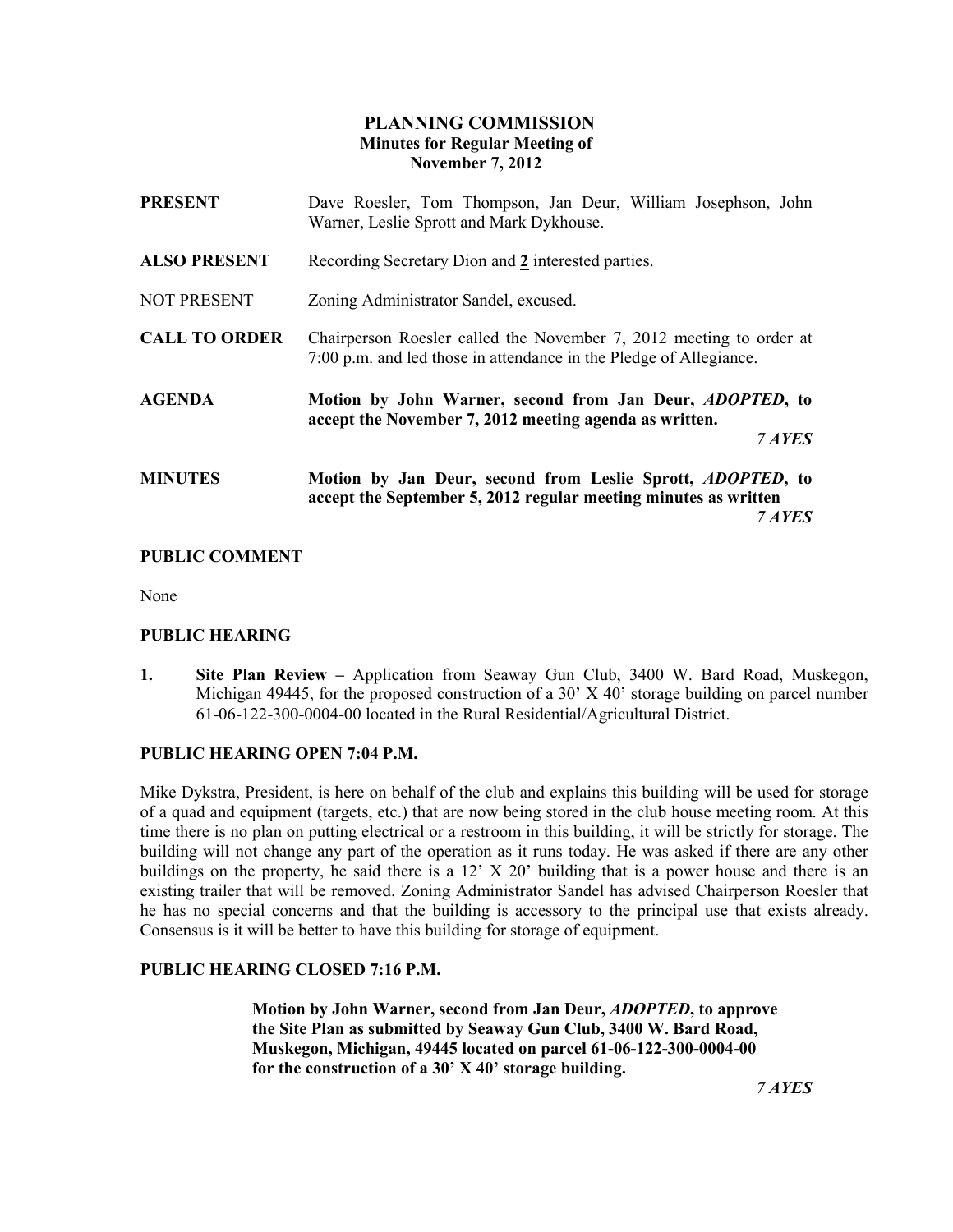## NEW BUSINESS

1. Request from the Township Board of Trustees - Review and discuss Article III, Section 3.08 Accessory Buildings and Uses - not being allowed on vacant parcels.

After short discussion on the current language and definitions, consensus was to have the subcommittee already working on Accessory Buildings and Uses meet with Supervisor St. Amour to get his position and report back.

## OLD BUSINESS

# 1. ARTICLE III, GENERAL PROVISIONS, SECTION 3.29 (C) OUTDOOR STORAGE IN RESIDENTIAL DISTRICTS

Ratify language adopted by Township Board of Trustees September 17, 2012, written as follows:

C. Recreational vehicles or equipment shall be parked or stored on a lot or parcel of land that is devoted to a single-family dwelling or same owner containing a dwelling or commercial building. The lease of space for storage or parking of recreational vehicles or equipment for compensation shall not be permitted in a Residential District.

Commissioner Deur explained the recommended language used primary structure; however, our ordinance does not define primary structure so according to Attorney Even it should not be used.

> Motion by Jan Deur, second from John Warner, ADOPTED, to ratify the language as adopted by the Township Board of Trustees, to read as written above.

7 AYES

- 2. Reports from Sub-Committees
	- Article III, General Provisions, Section 3.17 Excavations, Holes or Ponds (Amend)

Brief review was done of proposed language for Special Land Use requirements submitted by Commissioner Thompson. Commissioners will review language and provide comment to the subcommittee. The sub-committee will continue to work on this.

### • Article III, General Provisions, Section 3.08 – Accessory Buildings and Uses

No report, this sub-committee (Commissioners Thompson, Dykhouse, Warner) and Zoning Administrator Sandel have not met yet. When it meets it will be discussing the existing ordinance to see if amendments are needed.

### • Medical Marihuana Ordinance

Commissioner Deur advised that the moratorium expires January 31, 2013. The sub-committee will meet with Attorney Even on Tuesday, November 27, 2012 at 4 p.m., to discuss proposed language that a public hearing can be held on at the January meeting. Consensus is baseline language is necessary and can always be amended if needed.